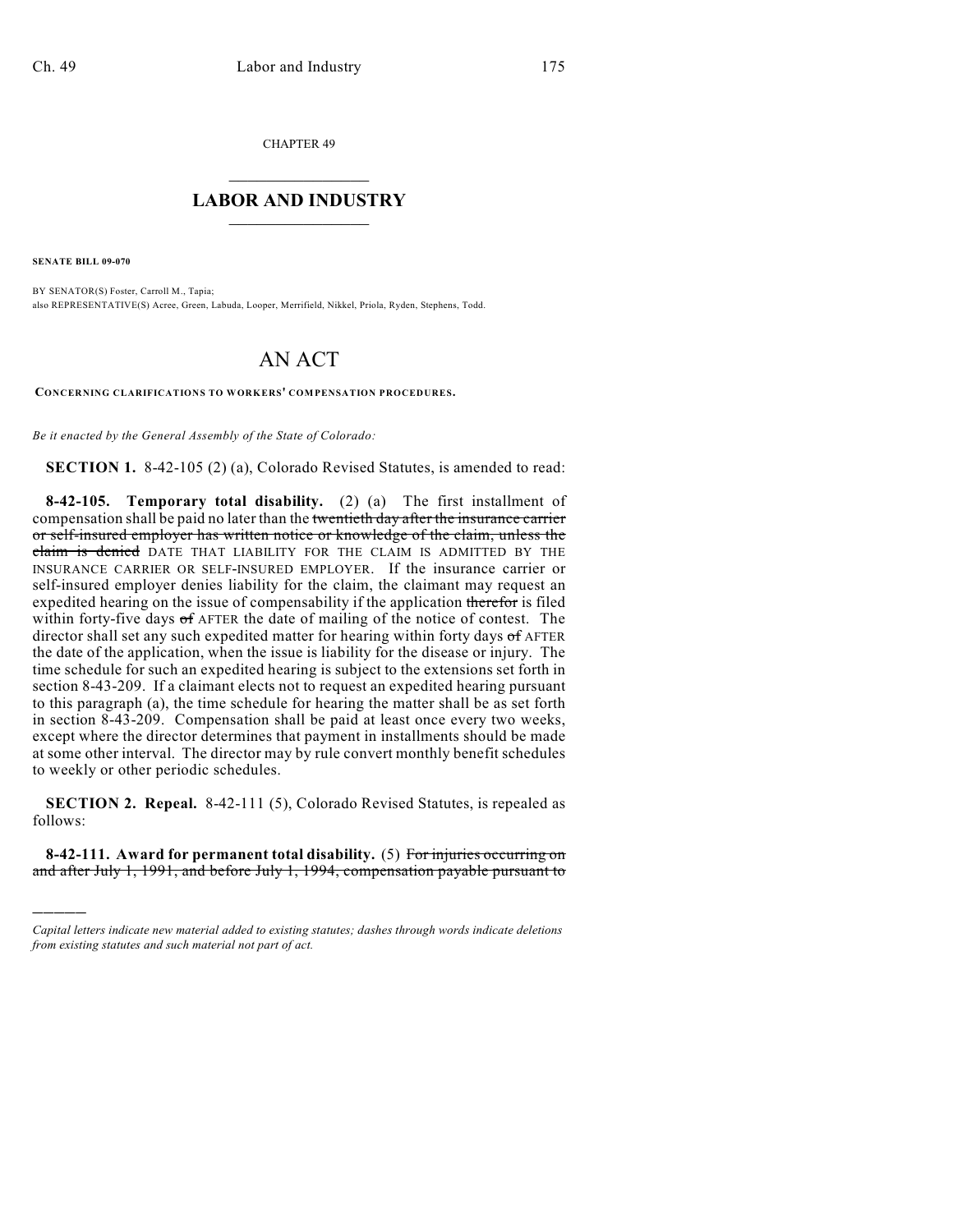## this section shall cease when the employee reaches the age of sixty-five years.

**SECTION 3.** 8-43-301 (2), (6), and (7), Colorado Revised Statutes, are amended to read:

**8-43-301. Petitions to review.** (2) Any party dissatisfied with an order which THAT requires any party to pay a penalty or benefits or denies a claimant any benefit or penalty may file a petition to review with the director DIVISION, if the order was entered by the director, or with the administrative law judge at the place indicated in the order DENVER OFFICE OF THE OFFICE OF ADMINISTRATIVE COURTS IN THE DEPARTMENT OF PERSONNEL, if the order was entered by the AN administrative law judge, and serve the same by mail on all the parties. Such THE petition shall be filed within twenty days from AFTER the date of the certificate of mailing of the order, and, unless so filed, such THE order shall be final. The petition to review may be filed by mail, and shall be deemed filed upon the date of mailing, as determined by the certificate of mailing, provided IF the certificate of mailing indicates that the petition to review was mailed to the appropriate administrative law judge DIVISION or to the <del>director, if</del> DENVER OFFICE OF THE OFFICE OF ADMINISTRATIVE COURTS IN THE DEPARTMENT OF PERSONNEL, AS appropriate. The petition to review shall be in writing and shall set forth in detail the particular errors and objections of the petitioner. A petitioner shall, at the same time, order any transcript relied upon for the petition to review, arrange with the hearing reporter to pay for the same, and notify opposing parties of the transcript ordered. Opposing parties shall have twenty days from AFTER the date of the certificate of mailing of the petition to review to order any other transcript not ordered by the petitioner and arrange with the hearing reporter to pay for the same.

(6) A party dissatisfied with a supplemental order may file a petition for review by the panel. Such THE petition shall be filed with the division IF THE SUPPLEMENTAL ORDER WAS ISSUED BY THE DIRECTOR, OR AT THE OFFICE OF THE ADMINISTRATIVE COURTS IN THE DEPARTMENT OF PERSONNEL IF THE SUPPLEMENTAL ORDER WAS ISSUED BY AN ADMINISTRATIVE LAW JUDGE. THE PETITION SHALL BE FILED within twenty days from AFTER the date of the certificate of mailing of the supplemental order. The petition shall be in writing, shall set forth in detail the particular errors and objections relied upon, and shall be accompanied by a brief in support thereof. The petition and brief shall be mailed by petitioner to all other parties at the time the petition is filed. All parties, except the petitioner, shall be deemed opposing parties and shall have twenty days from AFTER the date of the certificate of mailing of the petition and brief to file with the division OR THE OFFICE OF ADMINISTRATIVE COURTS, AS APPROPRIATE, briefs in opposition to the petition.

(7) When any petition for review by the panel is filed, the division OR THE OFFICE OF ADMINISTRATIVE COURTS shall, when all briefs are submitted to it THE DIVISION OR OFFICE OF ADMINISTRATIVE COURTS or within fifteen days of AFTER the date briefs were due, certify and transmit the record to the industrial claim appeals office along with the petitions and briefs. The division shall simultaneously send notice to the parties including the date that the record has been transmitted to the industrial claim appeals office.

**SECTION 4.** The introductory portion to 8-43-409 (2) and 8-43-409 (2) (a), Colorado Revised Statutes, are amended to read: